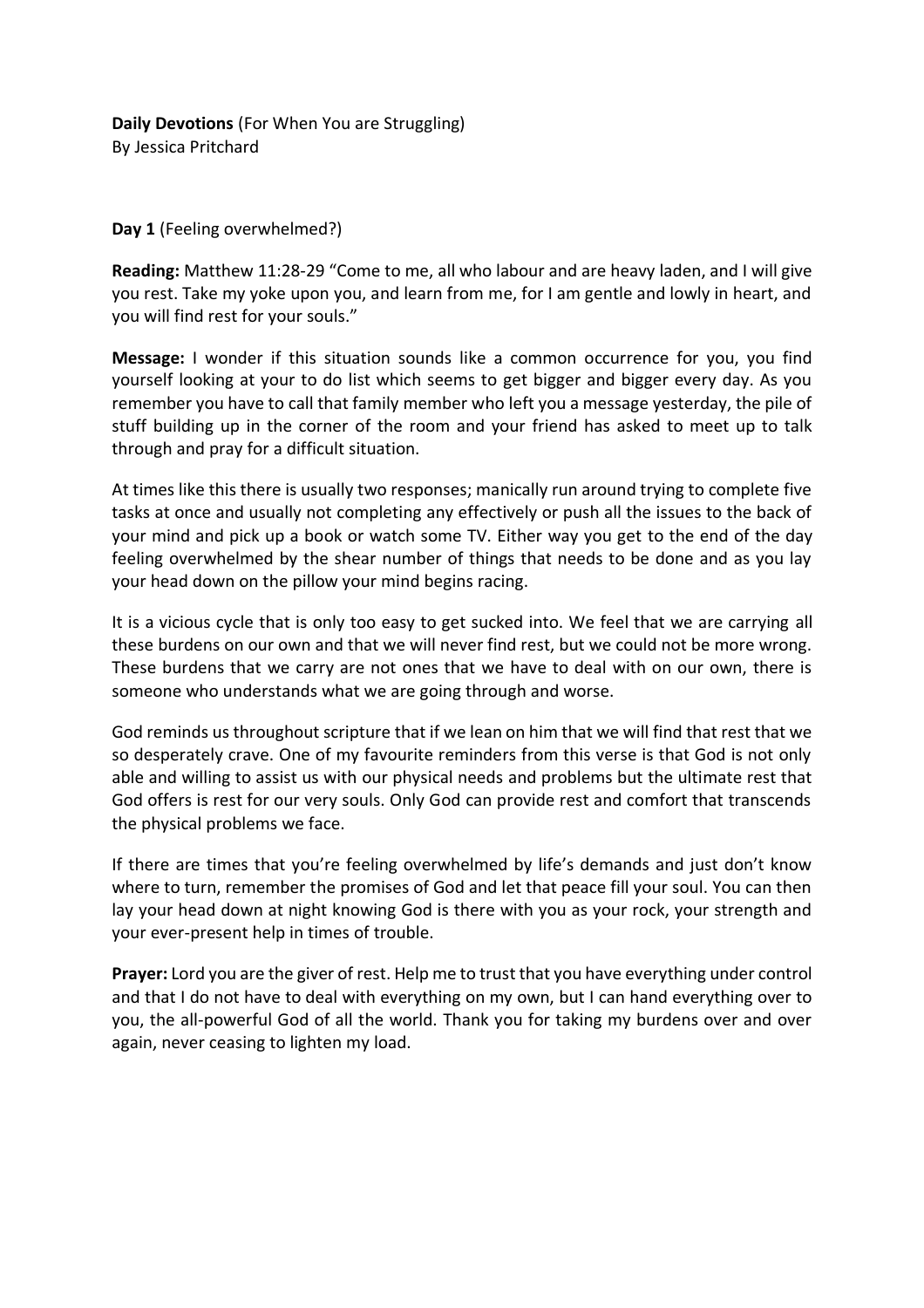#### **Day 2** (Feeling angry?)

**Reading:** James 1:19-20 "Know this, my beloved brothers: let every person be quick to hear, slow to speak, slow to anger; for the anger of man does not produce the righteousness of God."

**Message:** When you are feeling angry it can be very difficult to function in your day-to-day life. You can spend your time stewing and constantly replaying past events in your head. Anything can make us angry, something small that happened recently or a bigger event that happened years ago. Things can be so hard to forget and even harder forgive and move on from and so much of our time can be taken up with anger and our hearts held captive with the angry thoughts.

We need to let this anger go as it is not having any effect on the source of frustration but only on you and your life. This is when the enemy can flourish and feed off our anger, causing us to stumble and fall further.

But there is good news, God can, and will, rescue us from this anger and from the grasp of the devil. We need to cry to God for help asking for his strength to forgive and to let go of that anger. His loving arms are around us, letting us know that he understands and wants the best for us.

These changes do not happen overnight, and are not a quick fix, but each day we take a small step in forgiving those who have caused us to be angry and pray that God will change our hearts in these times.

**Prayer:** Father help me to forgive and to let go of my unrighteous anger. Remind me of your everlasting patience and help me to forgive others as you have forgiven me. I thank you God for your never-ending mercy towards me and for not being angry at me but opening your arms to embrace me as your child.

#### **Day 3** (Feeling sad?)

**Reading:** Lamentations 3:22-23 "The steadfast love of the Lord never ceases; his mercies never come to an end; they are new every morning; great is your faithfulness"

**Message:** There are so many situations in our lives that can cause us to feel sadness such as missing a family member, your career not going the way you feel it should, the sickness of a friend or a relationship breakdown. These situations can make us feel that we are alone and have nowhere else to turn. We might even feel guilty about our sadness as Christians are meant to be happy people without a care in the world. It is okay to feel sad.

Even as Christians despite the numerous blessings we have received there are moments when sadness is the obvious human response. In the person of Jesus, we as he wept over the death of his dear friend Lazarus. Sadness is a natural part of living in a sinful world. However, as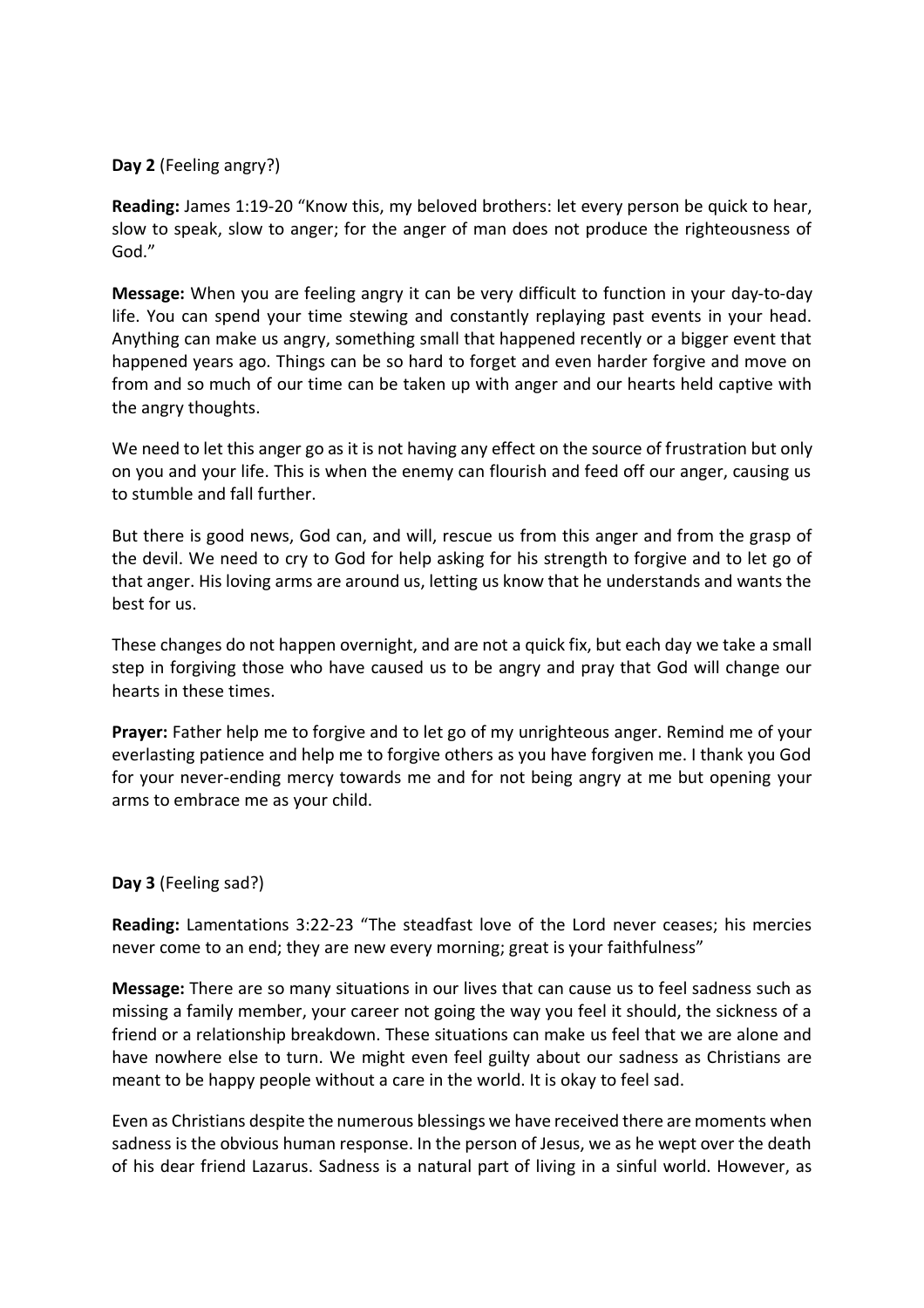Christians we should have a deep sense of personal comfort even in those truly sad occasions, because every morning that we open our eyes God's mercies are new for that morning.

Your sadness will pass, even when it feels like it will never go away, the rain always comes to an end (yes even in Swansea). We know this because we serve a God who brings comfort to his children. We can be comforted knowing that he is in control of each situation we face, and he loves us so much that everything we go through is for our own good. What an amazing truth to hold onto "The Steadfast love of the Lord never ceases".

**Prayer:** Lord there is a great sadness in me at this moment, please show me your goodness. Surround me with your presence and your comfort. Help me to long to praise you, even when I am downcast. You are a great and mighty father who loves his children and I thank you for loving me in my most difficult times and my most joyous. You are the rock on which I stand.

**Day 4** (Have so many what-ifs?)

**Reading:** Matthew 6:25 "Therefore I tell you, do not be anxious about your life, what you will eat of what you will drink, not about your body, what you will put on. Is not life more than food, and the body more than clothing."

**Message:** The mindset of 'what if' is often dangerous, there are so many things we can question; what if I don't get that job? What if I get too ill? What if they don't speak to me again? What if I can't afford my bills next month? There are countless scenarios which can be both big and small that we can say 'what if' to, but this thought process will not help you at all.

You can get trapped in this mindset and spend hours burrowing further and further into what if scenarios, and we start creating and reliving scenes and outcomes that will probably never come to pass. You might also be someone who is constantly living in the past wondering how your life might have been better if only I had done this, what if I had said this?

If we are doing this, we are putting ourselves into the role of God and in many ways not trusting that he has a plan and is in control of each aspect of our lives. It is not God's intention for us to be filled with anxiety and stress over the future or the past. Instead, He wants us to trust him and put everything into His hands. Do we truly trust that God has a plan for our lives if we are constantly living in a state of fear or worry?

He will not let anything happen to you that is out of his control, and he will never abandon you alone in a difficult situation. It is natural for us to worry about the future and to have concerns or remember the past.

Instead of asking 'what if' we should be trusting in ''what will' happen according to God's perfect plan.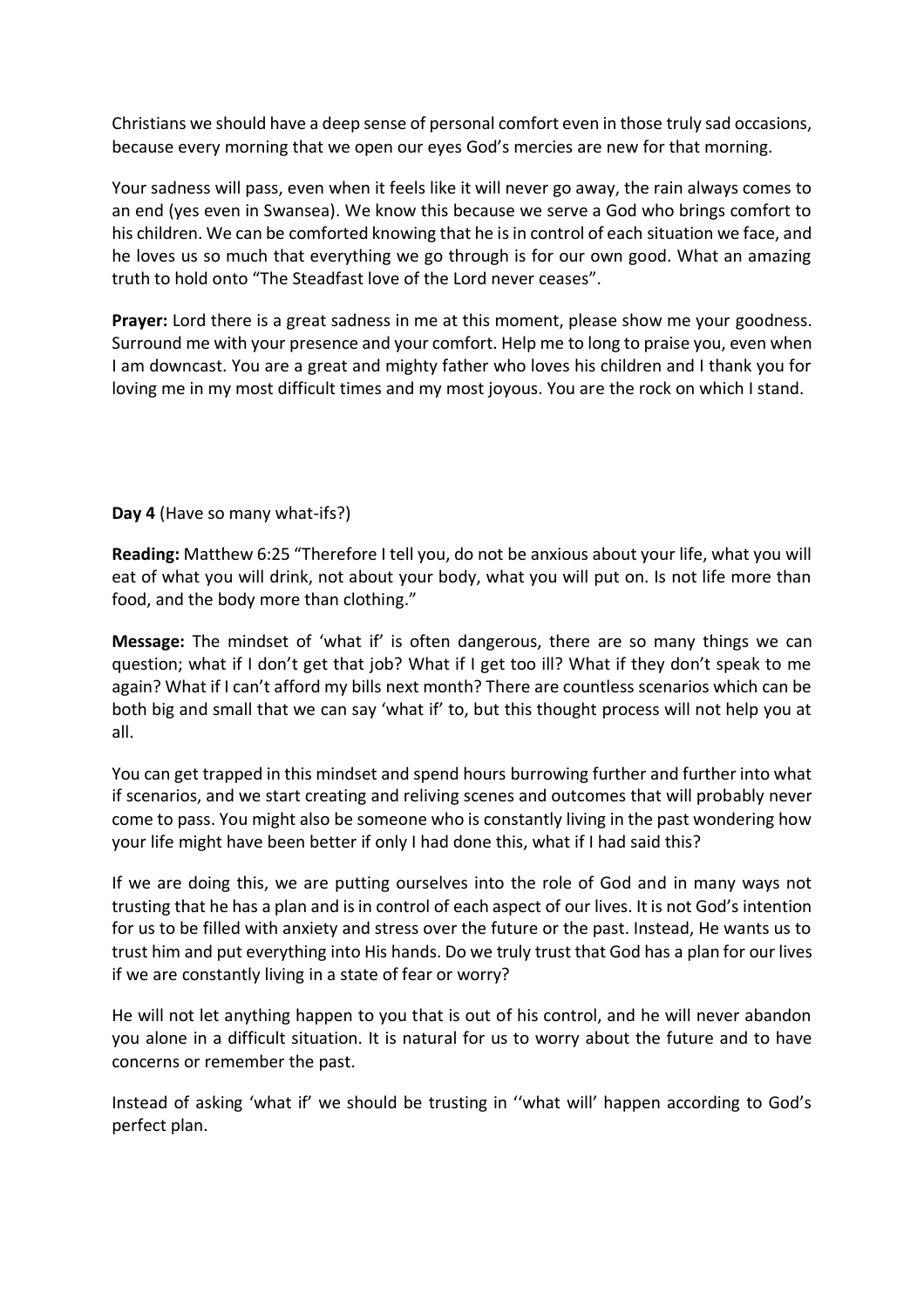**Prayer:** Lord I confess that when I worry about the future, I am not always fully relying on you. Please give me the courage to release my fears and stop saying what if and to trust fully in the plans that you have for me. Lord I thank you for your great love and that I can give my anxieties to you so and for the peace of knowing you are there for me always.

**Day 5** (Feeling anxious?)

**Reading:** 1 Peter 5:6-7 "Humble yourselves, therefore, under the mighty hand of God so that at the proper time he may exalt you, casting all your anxieties on him, because he cares for you."

**Message:** There are many ways that anxiety can present itself, ranging from a mild feeling of being tense to having panic attacks. However, anxiety presents itself, It will bring on the all too familiar feeling of dread which can take over our lives and can make us feel like we cannot continue. When we are feeling anxious, we can so often feel completely alone with our thoughts that seem to never go away.

The important thing to remember in this time is that God is near, even when we are at our lowest. He understands that anxiety is hard which is why it is addressed so many times in his word. When Jesus was in the garden of Gethsemane knowing the horrors that were before him, he knew a level of physical and spiritual anxiety that we will never know.

We can take encouragement in the knowledge that the God we rely on and pray to understands anxiety and fear in a greater way than us. Jesus being truly man and truly God means that God understands the emotions that we feel because he has lived a life as one of us (yet without sin) with all the emotions and stresses that life brings.

When your anxious thoughts are taking over your mind just remember you have an allpowerful God on your side. He knows our every need and will fulfil those needs, if we simply turn to him and allow him to. He will never leave you and will never turn his back on you, and we have this confidence because "He cares for you." The God who created and sustains everything cares about you in your pain and misery.

**Prayer:** Lord I am so full of anxiety right now and I have nowhere else to turn except to you. Please come to me right now Lord and grant me your peace and deliver me from my anxious thoughts. Thank you for caring for me while I am at my weakest and for loving me at times where it is most difficult to love me.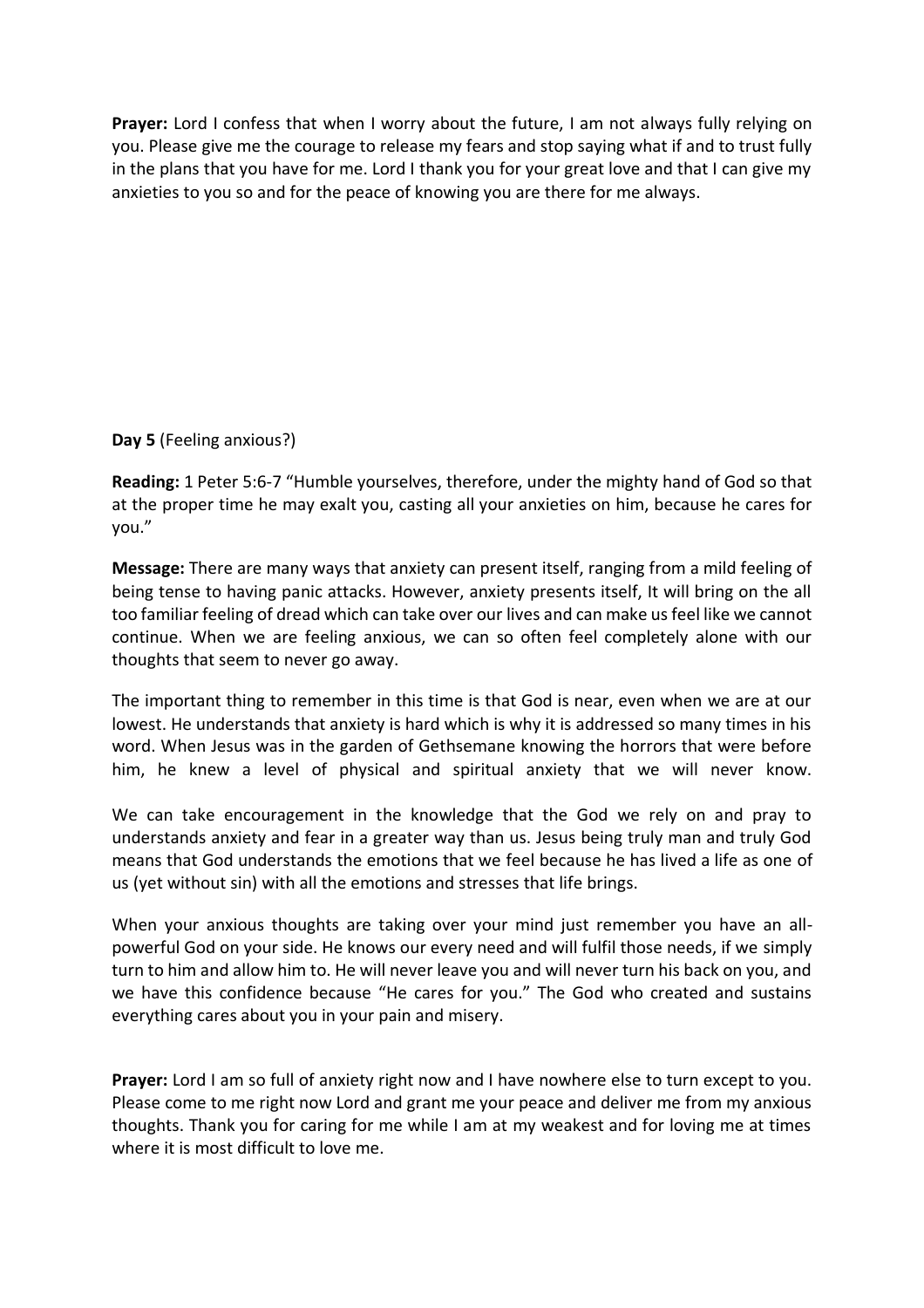## **Day 6** (too busy?)

**Reading:** Exodus 20:11 "For in six days the Lord made heaven and earth, the sea, and all that is in them, and rested on the seventh day. Therefore, the Lord blessed the Sabbath day and made it holy.

**Message:** Busyness is a necessity in life, and it can be a blessing in times when we need to get things done. However sometimes this busyness can distract us from what's really important. Also, if we know we have a busy day coming then this can cause feelings of dread to face the next day. At this point something needs to be done.

At times like this we can look to God and follow his example, particularly looking at how he created the world. He spent six days working each day doing something new each day, but what happened on the 7th day? Did he create one more species of animal? Or did he think this ocean needs a few more fish? No! On the 7th day he took the time (after he had created it) to rest. We should also follow this pattern, as it is a command from God in the bible to keep the sabbath day holy.

If we have too much going on that means you are not using this day for rest, then maybe time is needed to look at your to do list and reorganise these tasks and maybe start saying no to certain things where possible. If our all-powerful God chose to take time to rest after a busy week then how much more do we need this time.

I don't think we should limit resting to the sabbath either, though God has set a clear pattern for Sundays (which we can observe even when we are self-isolating). We should be making sure that our lives never become so busy with things of this world that we push God out of our lives. Every day is a time to ask, am I too busy for God and if we are then we should make time for him.

**Prayer:** Lord I feel so busy at the moment and there is so much going on. Lord, I pray that you will help me to prioritize what needs to be done, but also I pray you will help me to take time to rest and be in your presence. Thank you for giving us a day where we can rest and find peace in you and I pray on these days you will help me forget everything and focus on you.

# **Day 7** (Full of doubt?)

**Reading:** Matthew 14:31 "Jesus immediately reached out his hand and took hold of him, saying to him 'O you of little faith, why did you doubt"

**Message:** If we are being honest with ourselves there are times that we have all experienced doubt, either because of a situation that has arisen or simply because our mind is racing. There can also be a variety or different aspects of doubting and questioning. This can cause so much confusion for us; we wonder why we are having these doubts and it can make us feel that our faith is not strong enough.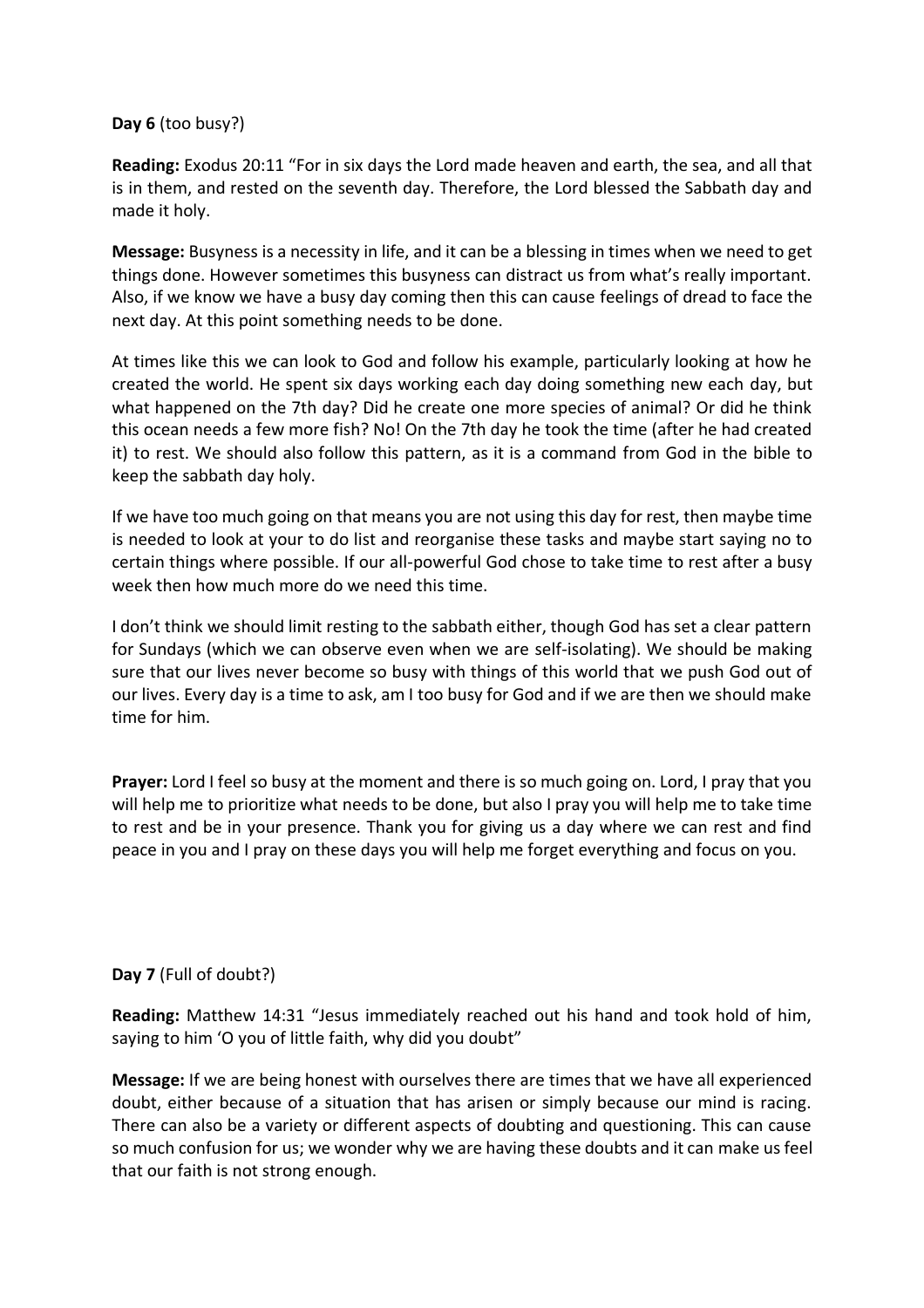However, we can take comfort in the fact that God acts out in kindness to those who doubt even when it is not always deserved. He will give us many more reasons to believe, as he knows our weaknesses. We do not need to be ashamed of the feelings of doubt, and we definitely shouldn't avoid God in these times. In fact, these are the times when we should be running to God and seeking Him more. He will help to expel our doubts and our fears, all we need to do is ask.

How encouraging is it that when Peter was sinking because of his doubting and lack of faith "Jesus reached out and took hold of him" Christ didn't leave Peter but reached out towards him even in his state of fear and lack of faith.

Just because we may have times where we are doubting it does not mean God's hold on us is any less. God loves us unconditionally, and will hear and answer our prayers, as he knows what is best for us.

**Prayer:** Lord I thank you that I can come to you with any issues, and I do not need to be ashamed. I thank you that you will never turn away from me because of my doubts and that you will continue to hold me close to you. I pray that you will take my doubts away from me now and just fill me with assurance of you and that I will always know your presence. Thank you for never giving up on me.

#### **Day 8** (Feeling discontent?)

**Reading:** Philippians 4:11-13 "Not that I am speaking of being in need, for I have learned in whatever situation I am to be content. I know how to be brought low, and I know how to abound. In any and every circumstance, I have learned the secret of facing plenty and hunger, abundance and need. I can do all things through him who strengthens me."

**Message:** We can be discontent about any aspect of our lives; money, possessions, career, appearance and everything else. We start to think that what we have isn't enough and that we deserve more, however what this is really showing is that we are discontent with God's provision and not being thankful for everything he has given us, when we actually do not deserve any of it.

When we feel like this, we can be tempted to take situations into our hands to try and achieve what we think we should have. This can have damaging effects on our spirituality as we move away from trusting God to provide into trusting ourselves, and each step we take from God is more and more damaging.

However, this feeling is not uncommon and hard to get away from in today's society, as we are being told we need this or we need that to be happy and this list is endless, and it seems impossible to reach this happiness. But we have a God who gave us everything in the person of his son Jesus, he did not even spare His own son for us. Yet we can become discontent with our lives, as if the son of God dying for us was not enough for us to be content.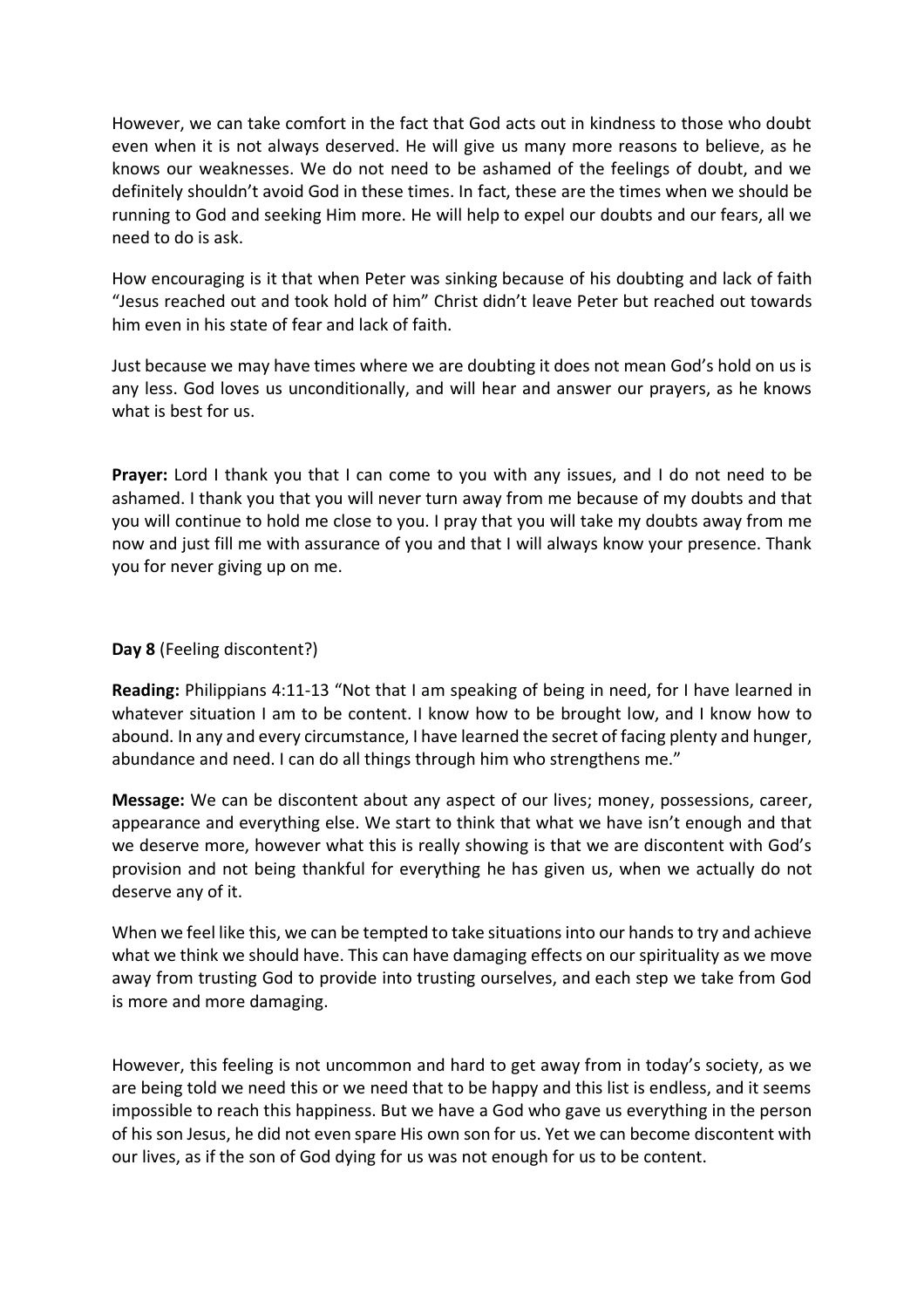When you are struggling with discontentment, turn to God, tell Him why you feel this us that He is the only one who can fill the void that we all have. He knows your heart and he knows the circumstances you are in, and all we need to do is let him into our lives and we will know the true joy of having Him as our loving father.

**Prayer:** Lord I am feeling so discontent right now, I feel that I am stuck and I do not know how to overcome these feelings. But Lord I thank you that you are always there to hear my pleas and I pray that you will show me Lord that if I have you, that is all I need in life. Thank you for your love and the strength that you give me to face these feelings.

#### **Day 9** (Finding it hard to forgive?)

Reading: Colossians 3:12-13 "Put on then, as God's chosen ones, holy and beloved, compassionate hearts, kindness, humility, meekness, and patience, bearing with one another and, if one has a complaint against another, forgiving each other; as the Lord has forgiven you, so you must also forgive.

Message: Have you ever had someone outstay their welcome? They came to stay for a day, but now they have been in your house for weeks; eating all your food, taking up your time and it feels like they are taking over your life? Perhaps the more familiar experience is someone visiting for a quick call and three hours later they are still there.

These aren't exactly pleasant scenarios, but this is what happens when you don't forgive. Someone told me before that not forgiving someone is letting them live rent free in your head, it doesn't affect them in any way but it has a number of negative affects on you.

This is a situation I am pretty sure we have all been in and it is something we will all face in a world full of imperfect people. What makes it even harder is that forgiveness is not a natural thing to do and it is not easy either. It is a lot easier to resent someone who has wronged us than to love that person, just like it would have been a lot easier for God to not watch His Son, whom he loved, die for those who have turned their back on him and those who have done nothing but hate him.

Forgiveness always comes with a cost, the person who we need to forgive may not even know that they have wronged us. We need to be praying to God and ask for his help, even if we have to do this daily. There is no limit to how many times we can turn to God and ask for help. This may not mean that our relationship with that person is completely healed, it may never be, but if we have truly forgiven them then we will eventually find peace.

The most important thing for us to remember is that we are asking God for help, and he has been through all of it and more, he understands, and he wants to help. God loves us which means he chose to forgive us. There is nothing anyone could do to us that is worse than what we have done to God which makes the fact he has forgiven us even more incredible.

Prayer: Lord I am finding it hard to forgive right now, I feel frustrated and hurt. Help me to remember how you have forgiven me, by paying the ultimate price, and let that encourage me to forgive others. Thank you, Lord, for this forgiveness you have shown to me, I know I did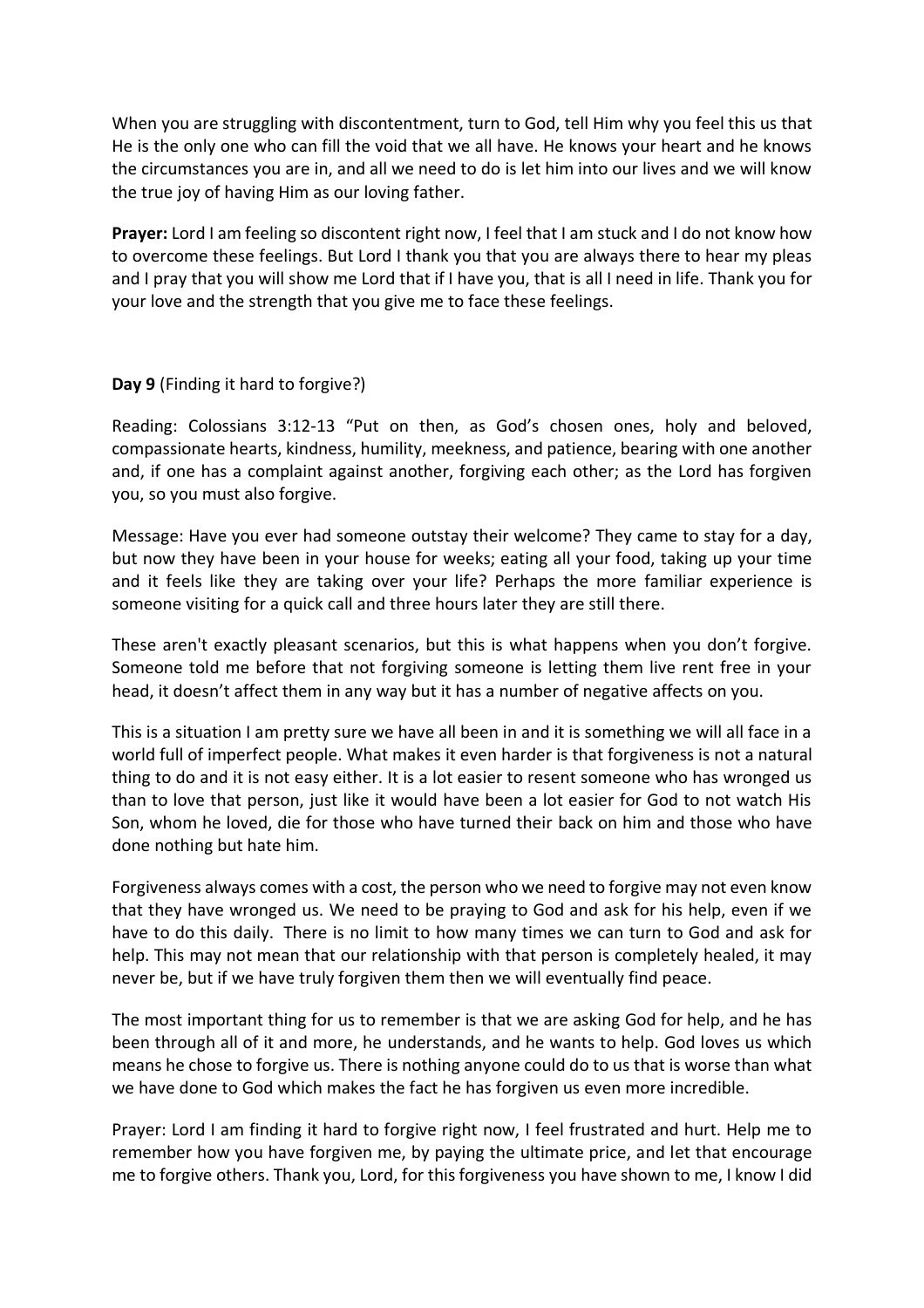not deserve it but your grace is immeasurable. Thank you for the strength you give me to forgive those who have hurt me.

## **Day 10** (Feeling exhausted?)

Reading: Isaiah 40:28-29. "Have you not known? Have you not heard? The Lord is the everlasting God, the Creator of the ends of the earth. He does not faint or grow weary; his understanding is unsearchable. He gives power to the faint, and to him who has no might he increases strength."

Message: Exhaustion can be a strange thing, sometimes we can be so worn out we find it hard to sleep or rest. There are many ways exhaustion can present itself, whether it's physically, mentally or emotionally and in this state, things can mount up and make us feel worse and worse. We can feel so weak in these times and as if we have nowhere to turn, but one thing we must remember is that our God is never too exhausted to help us.

There is encouragement from the bible in that when exhaustion is mentioned, the first thing we are reminded of is that God never tires and will never give up on us. Usually, it is God's strength that is the main focus which is what we need to hear most when we are going through these times. His strength will never run out and we can claim this strength as our own, even though we do not deserve it God loves to help us. What is even more encouraging is that the word does not say that strength is given to those who are strong and are ready to go, he says he gives power to the faint.

God knows you and he knows what you need, and he loves to take care of his children. As the hymn 'He giveth more grace' says "When we reach the end of our hoarded resources, the Father's full giving has only begun" which illustrates how much we depend on his strength to get us through this time of exhaustion.

Prayer: Lord help me in my time of exhaustion tonight, help me to turn my thoughts away from those things that are making me weary, and to fix my eyes upon you, the one who gives all the strength I could ever need. Thank you for your promises in your word and thank you for giving me a hope that is unchanging and unshakeable.

#### **Day 11** (when you are waiting)

**Reading:** Jeremiah 28:17 "For I know the plans I have for you, declares the Lord, plans for welfare and not for evil, to give you a future and a hope."

**Message:** It always seems that we are waiting for something in life, whether we are waiting for our lunch break, the end of the day, the weekend or that holiday we have in a few months. We can spend this time looking forward to our own plans and wishing our lives away and can become impatient waiting for them to be fulfilled. I'm sure it is the experience of many people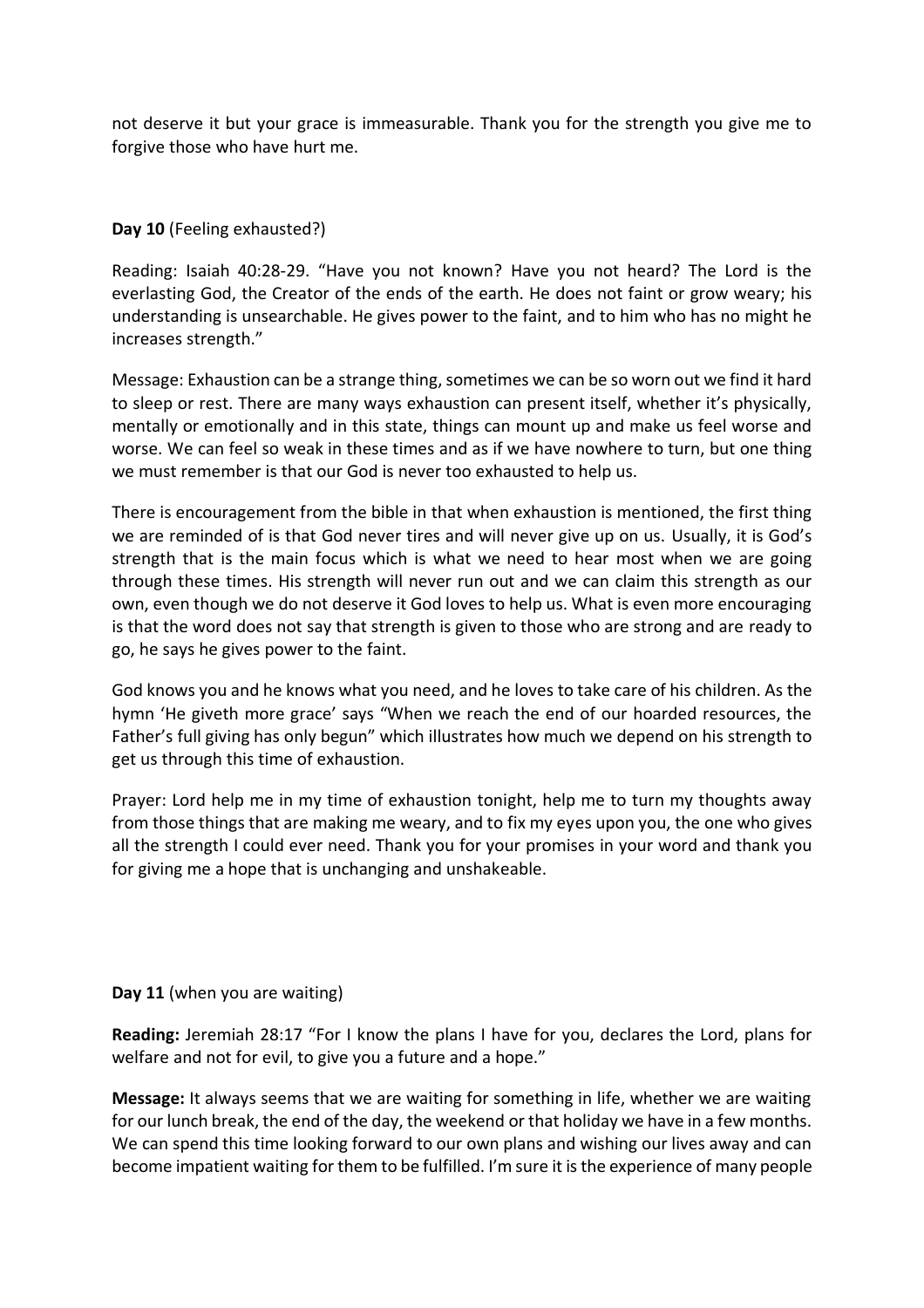reading this. Trusting in your own plans and only focussing on these does not get you far. What we need to remember is that right now we are exactly where God wants us, and his plan is being fulfilled right now. The time may seem wasted to us, but to God he has planned every minute of our lives and it is exactly where we should be.

This does not mean that we should be sitting around doing nothing while we are waiting to see how his plan will be fulfilled, we can still use this time wisely. We could be looking forward to a holiday, which isn't wrong, I personally am always really excited when I have a holiday booked. However leading up to this time rather than saying to yourself "I wish these next two months would go quickly" we should be using this time and every second we have to glorify, thank and proclaim Jesus.

We can also be waiting for something that isn't as fun to wait for, such as test results which could go either way. At this time it is so easy to think "I wish I could just fast forward to find out the results" but we could be spending this time praying to God for the result and praying for strength to cope.

No moment of our prayer life is ever a wasted moment of our life.

Some of us might be waiting for something we don't know will ever happen, for example praying for a family member to be saved. We can say to God "why hasn't this happened yet it would be so much easier if they knew you", but what we should be doing is trusting His perfect plan and knowing that in all situations he is God.

We may have times where we feel we are waiting a very long time, wishing time would pass quicker or just wanting something to happen now. But we should never lose sight of the fact that we have an all powerful God who has a perfect plan for our lives, not plans to hurt us but to give us a future and a hope.

**Prayer:** Lord I am feeling so tired of waiting at the moment, it feels like I have been waiting for so long. Lord help me to use this time to turn to you in these times and to take up every opportunity for prayer. I also want to thank you Lord that you do have a plan for my life and you have planned every minute. I may not understand your plan, but I pray that you will guide me in the way I should go and give me comfort in reminding me that you are in full control.

#### **Day 12** (filled with regret)

**Reading:** Hebrews 8:12 "For I will be merciful towards their iniquities, and I will remember their sins not more"

**Message:** Why did I say that to that person? Why did I do that? Why didn't I help that person? Why did I commit that sin? These are all questions that can run through our mind when we know we have done something wrong and wish that we haven't. We can feel regret about so many things, things that just happened or something that happened months or even years ago, and we can just over analyse every mistake that we have made and how it's affected our lives.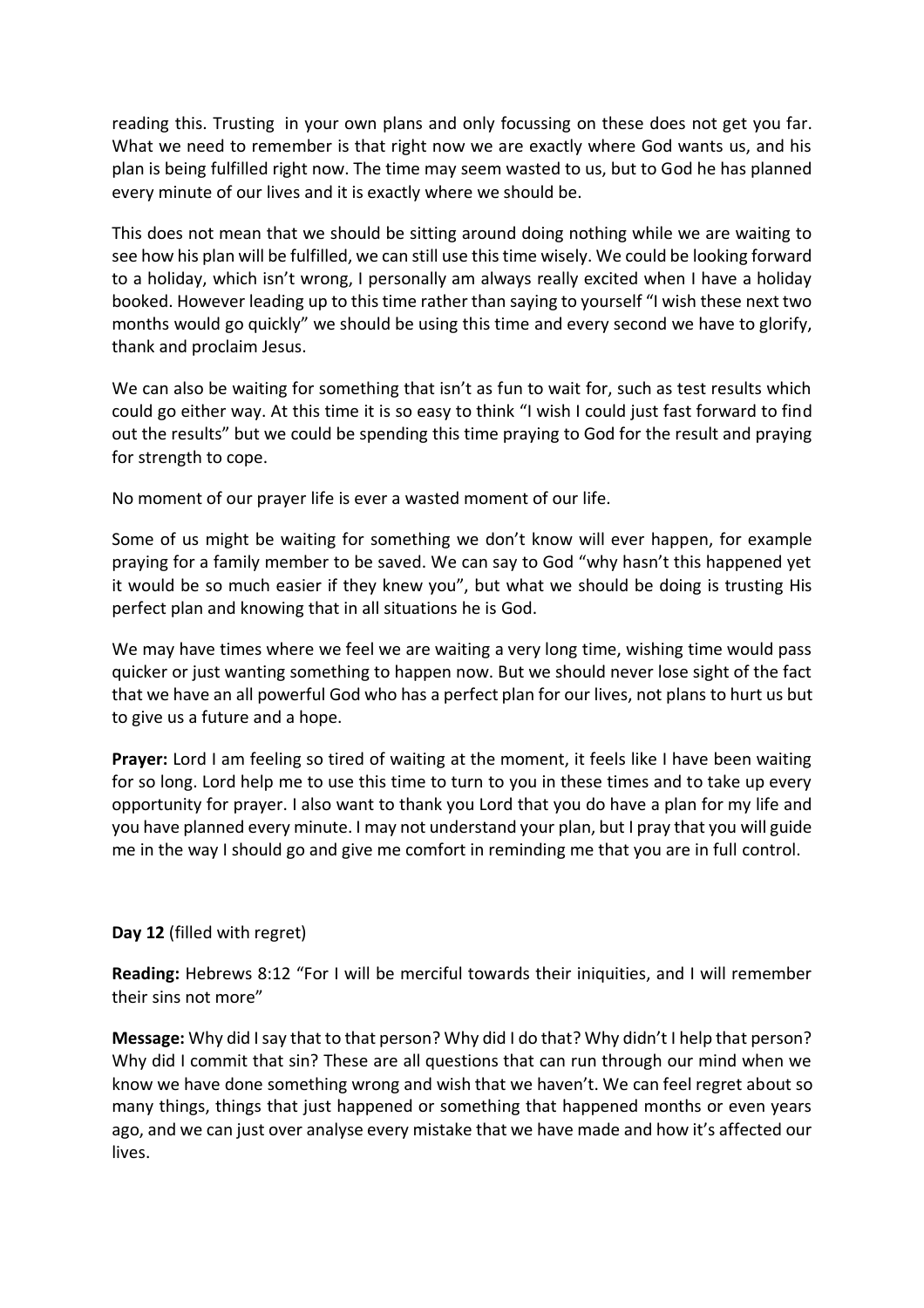However, this is not something that God wants us to do. If we turn to him and ask him to forgive us, he will do so, but what does he then do? Does he constantly remind us of the things we have done wrong to make sure we are feeling bad about them? Does he bring up these things when we have forgotten about them to make sure we remember them? No, in fact he does the complete opposite. He removes our sins from us and then he chooses to remember them no more. One important point to make here is that God doesn't forget about our sins, because this would mean that he does not know about them anymore. He chooses not to remember which means that he still knows they have happened, but he does not hold them against us. Which to me is even more encouraging, that he still knows everything we have done wrong and is fully aware, but he still forgives us and chooses to love us still.

If there are times where you can't forget about something you have done wrong and you are dwelling on your sins, don't do this. As the hymn 'before the throne of God above' says "When Satan tempts me to despair and tells me of the guilt within. Upward I look and see him there, who made an end to all my sin." we should not be dwelling on our sins but instead looking towards the one who took them all away.

**Prayer:** Lord I am struggling to forget about my sins today, and I have so many regrets about what I have done wrong. Please help me to look to you and know that you do not remember my sins so I don't have to either. Thank you for sending your son to die to take away these sins and for loving me despite all the wrong things that I have done wrong.

#### **Day 13** (Missing a loved one?)

**Reading:** Psalm 62:8 "Trust in him at all times, O people; pour out your heart before him; God is a refuge for us."

Message: When you are missing someone it can be quite a hard feeling to shake, as usually the only thing that will fix this issue is if you see that person, which may not always be possible. Maybe you are missing a family member who lives abroad, a loved one who has passed away, a friend who lives a few hours away or maybe it's simply because you are in isolation and you can't see those you would usually see regularly.

We can feel a mixture of feelings when we are missing a loved one, we can feel sad that they are not with us, angry at the situation that is preventing you from seeing them or maybe you are anxious about how long it will be before you next see them. However we are feeling this is not a pleasant situation to be in, and I can imagine, given the current situation right now that we all have this feeling of missing someone. However if we are trusting in God then we can take comfort in the fact that we have him to pour out our hearts to and he will help us. It is important to emphasize here that this doesn't mean that God will suddenly get that person to turn up at your door in the next 24 hours, but he can fill that void that we think can only be filled by the person we are missing, and his presence will be so much more comforting as he is the God of all comfort.

This is going to be a difficult time at the moment, we are all more separated from those we love than we probably ever have been before. However now more than ever is when we should be turning to God in prayer and asking for his presence. He can show you that he is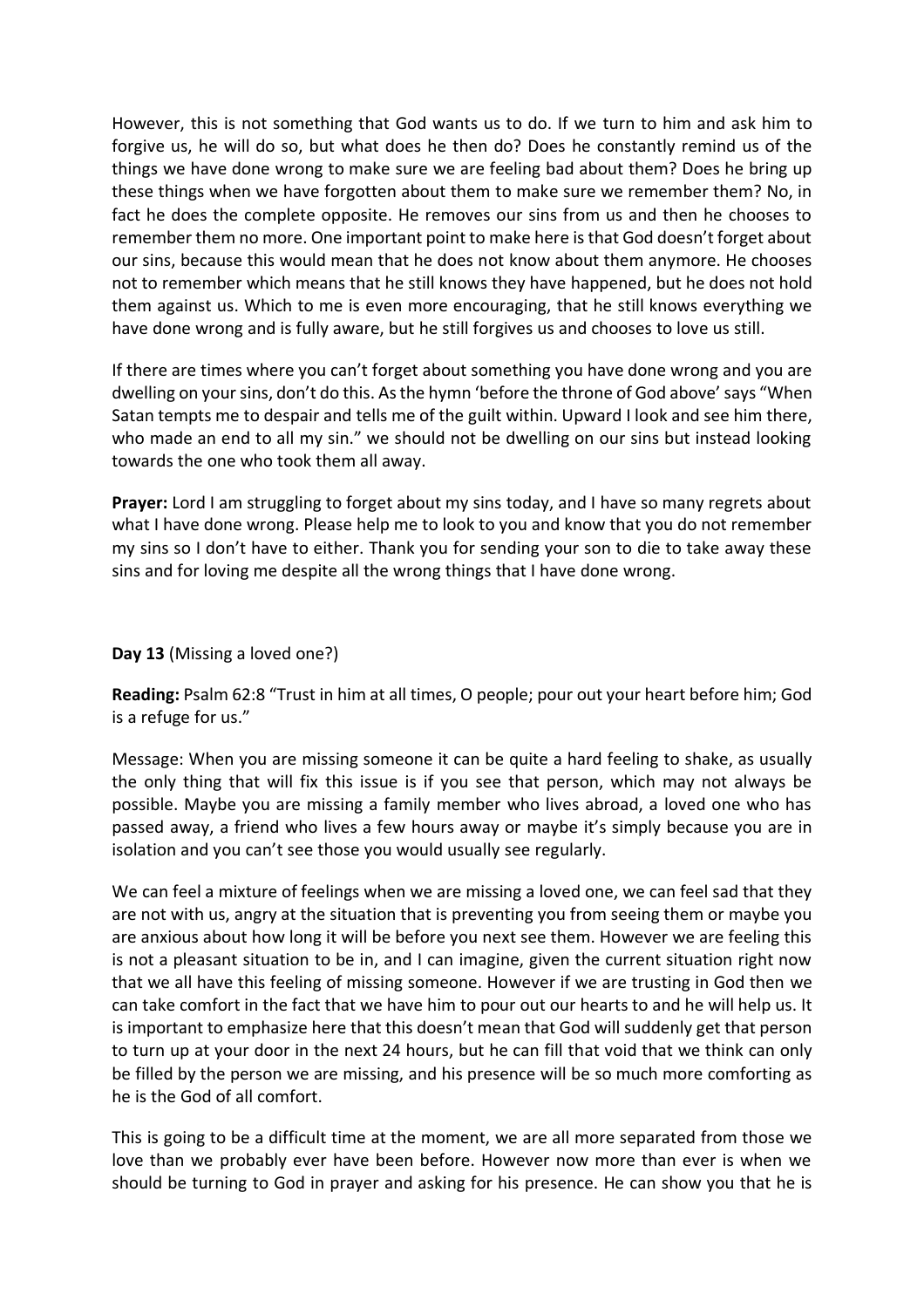there and he will if we ask, he loves you and he never wants you to feel that you are alone, as with God you will never be alone.

**Prayer:** Lord I am missing so much right now and I am finding it difficult to be away from them and from the rest of my friends and family. I pray during this time of isolation that you will help me to stay connected with those that I love and more importantly Lord that I stay connected to you. Lord I thank you for the comfort you give me in these times and thank you for your love which means that I am never alone.

# **Day 14** (suffering?)

**Reading:** Romans 8:18 "For I consider that the sufferings of this present time are not worth comparing to the glory that is to be revealed to us."

**Message:** Suffering is one of the main themes running through the christian story, and we see suffering played out in Jesus dying on the cross to save us from our sins. I am not saying that suffering is a good thing and we should seek out difficulties that would cause us to suffer, but what we have to think about is the result of suffering. If we look to the cross the result of Jesus' suffering is that sinners are saved and can enter into a loving relationship with God, and if you ask me that is a pretty good result.

We are all prone to times of suffering at some point in our lives, and it can take different forms such as physically, mentally, emotionally or even spiritually. What all these different forms have in common is that when going through these difficult times we can feel that there will be no end to the suffering and it is easy at this point to lose hope. However throughout the bible there are many messages of hope, the verse above being one example, of how suffering will ultimately lead to good. This can be difficult to get our heads around, it doesn't feel right that we should go through something horrible just for something good to happen afterwards. However when we are in the midst of suffering one positive is that we are given more opportunity to turn to God and to cling onto him tighter than we ever have before.

There is one more thing I find strangely encouraging, in the bible God said as a christian we should expect suffering, and this was fulfilled. This can't have been an easy promise for God to keep, as our loving father he does not want to see us go through these difficult times. But if he can keep this promise, how much easier will it be for him to keep the other promises throughout the bible, and if we look at the verse above again, how great is the promise that when we are with God in glory it will be so much greater than our suffering is bad.

When you are suffering it is not an easy time to go through and you will face difficulties. But remember that your suffering will lead to something much better and God is in control of it all, and he knows what you can handle. When we then think about how amazing heaven is going to be, we will look back and think how it was all worth it.

**Prayer:** Lord be near me now in my time where I am suffering, I am finding it very difficult to see how any good can come from this. But Lord I know you have a plan and you work all things for your good, but be with me now to help me get through this time. Lord thank you for taking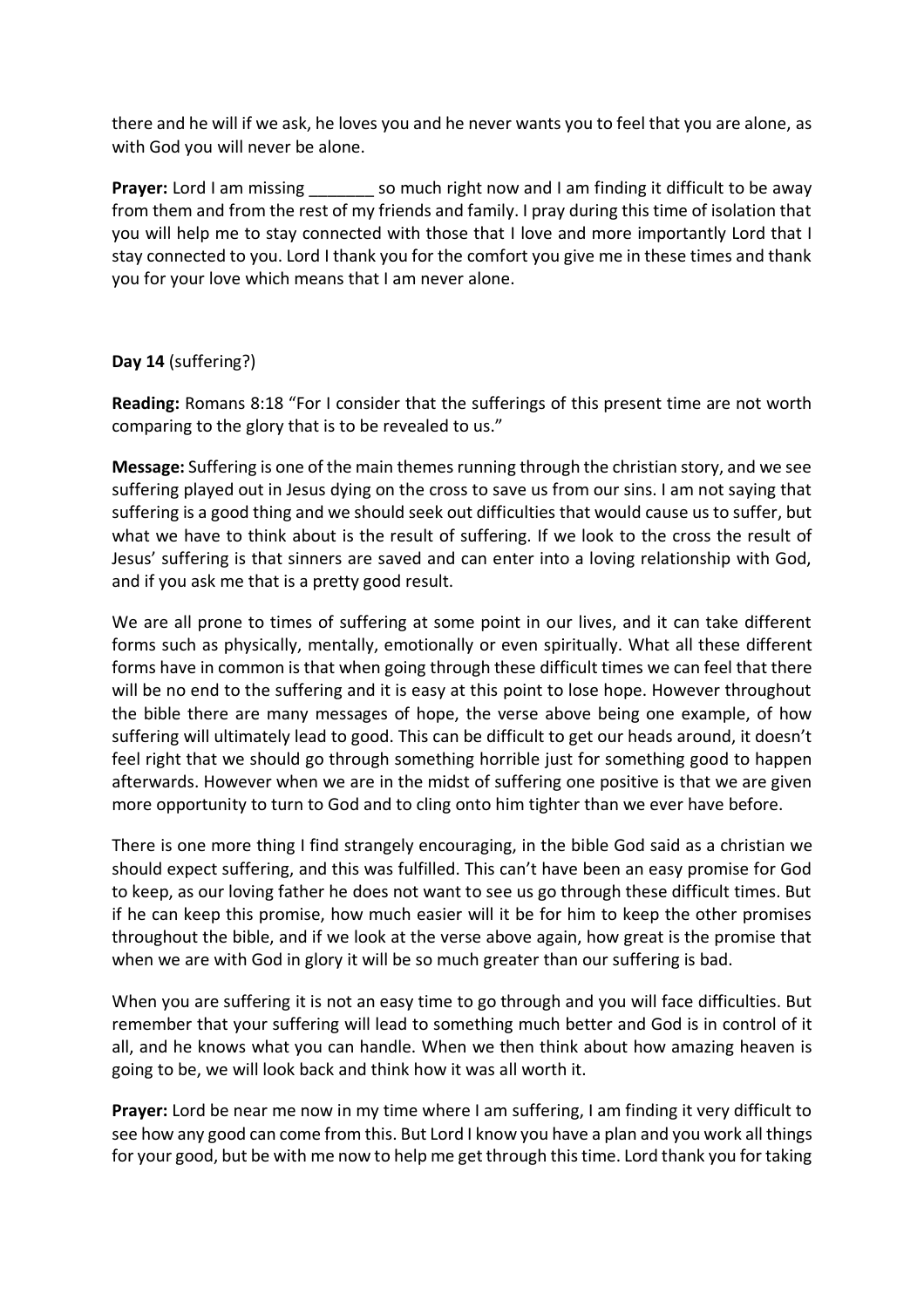the suffering of Christ and turning it into something so amazing, and because of this I know I am your child.

## **Day 15** (feeling betrayed?)

**Reading:** Romans 12:19 "Beloved, never avenge yourselves, but leave it to the wrath of God, for it is written, "Vengeance is mine, I will repay, says the Lord"

**Message:** Betrayal can also be defined as being gravely disloyal to someone, which means it usually comes from someone we care about and who we thought cared about us. This is the reason it can hurt so much, as we expect our enemies to do bad things to us but we do not expect this from those that we love.

When we have been betrayed it is hard to see that person in a different light and suddenly hearing their name makes you feel very uncomfortable. Our reaction to a betrayal will also allow us to see the weakness of our hearts and it reveals how broken we are. One way we may then think is that we want the person who has betrayed us to hurt as much as we are hurting and our minds will naturally wander to how we can carry out our revenge. This is a natural feeling, no one wants to be hurting while the person who has done something wrong is feeling no pain at all, and it doesn't seem fair. However, at this point is when we look to Jesus, who has been through this exact same situation, and who understands exactly how we are feeling right now. When Jesus was betrayed by one of his closest friends, he did not seek revenge afterwards and he did not try and cause him pain, and this is the example we should follow.

This won't be an easy thing to do and we cannot do it by ourselves, we need to turn to God, he will help you. We do not need to get our revenge on these people who hurt us, as the verse above states, God is in control. We need to trust that he will do what is just, as this is in his divine nature, and we hand all control over to him.

**Prayer:** Lord I am struggling right now thinking about how that persona has betrayed me and how I want them to feel how I am feeling now. I pray that you will help me to hand it over to you now and to trust that you will do what is right and what is just. Help me to forget about these thoughts of revenge and to help me keep my eyes on you as the perfect example we have to follow.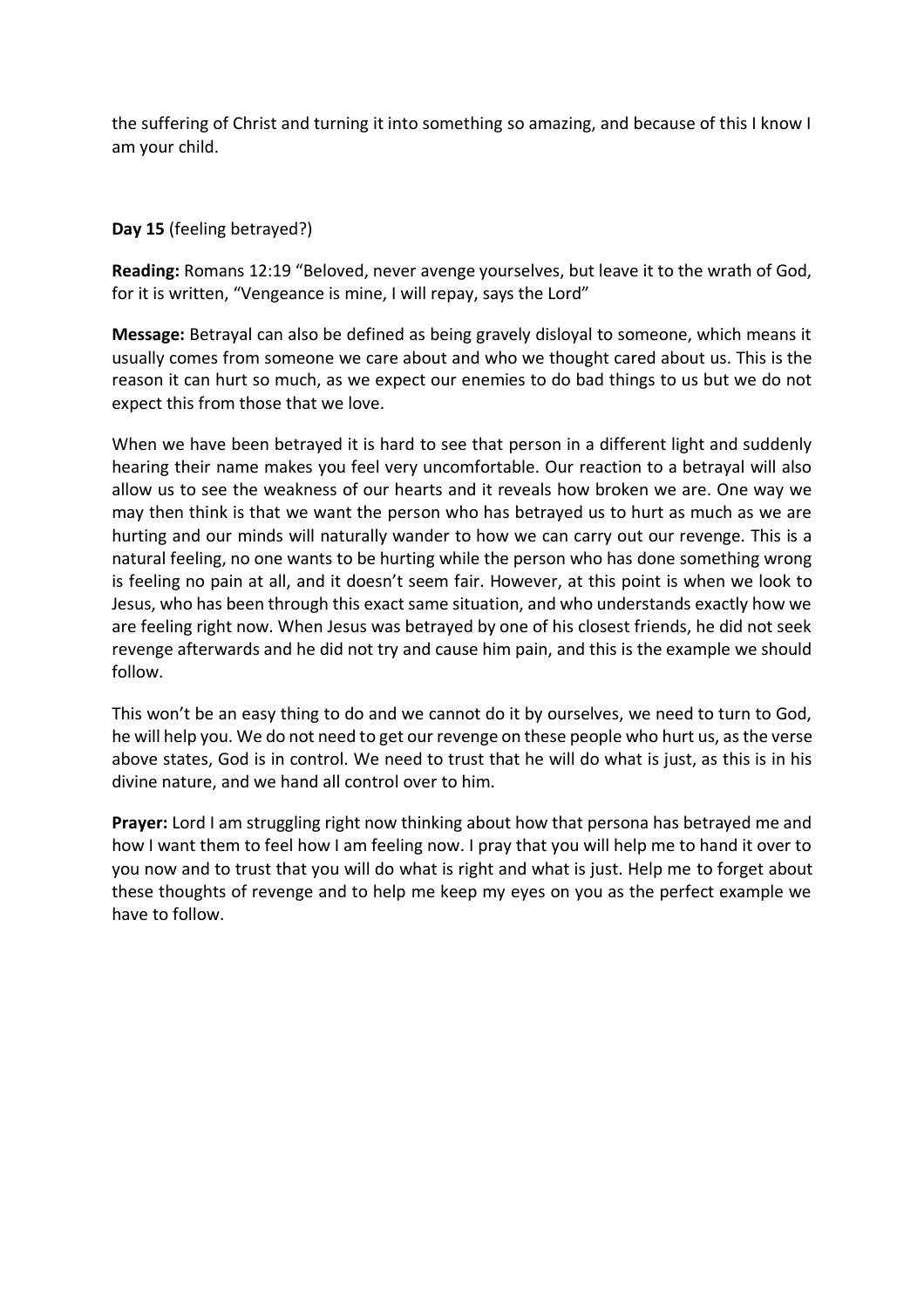### **Day 16** (Feeling discouraged?)

**Reading:** Joshua 1:9 "Have I not commanded you? Be strong and courageous. Do not be frightened, and do not be dismayed, for the Lord your God is with you wherever you go."

**Message:** Discouragement can arise from many different situations in our lives, it can be from a bad week in work or from something that has been going on for years and years. It is very easy at this time to wallow in this discouraged state and to just think negatively about the situation, thinking there is no hope.

There is one major problem with thinking this way; this is not the way God wants us to live, this is how the devil wants us to behave. He wants us to focus on our problems and then take our eyes away from God, he wants us to give up in the spiritual battle, because then he has won. However we are not going to lose this battle as we have someone on our side who has already defeated our enemy, we have Jesus on our side. He has promised throughout his word that he will be with us no matter what the battle is that we are facing, and more importantly he will be the one who is strong and we can lean on him. As mentioned in a previous devotion, it is important to remember that when we are going through times of discouragement that God is using it for good, and that good will eventually be revealed to us.

At these times I think the verse above is particularly helpful when we are going through a discouraging situation as it reminds us that God is with us wherever we go. So right now while you are stuck in your house, God is with you. If you are working in a difficult environment where things are different, God is with you. He will never leave you, and he will give you the strength that you need.

**Prayer:** Lord I pray that you will help take away these feelings of discouragement, and you will help me to realise that you have a plan and that you are using these difficult times. I thank you Lord that you are with me no matter where I am in life and no matter what situation I am in, and for being the strength I need to face each day.

**Day 17** (Anxious about money?)

Reading: Philippians 4:19 "And my God will supply every need of yours according to his riches in glory in Christ Jesus"

**Message:** Whether we want to admin it or not, money is a big aspect of our lives. We all have some sort of bills we need to pay, and the only way we can pay these bills is with money. As it is such a big aspect of our lives it can also cause a large amount of anxiety as we could be worrying about having enough money saved for an emergency, whether we have enough to help that struggling family member or maybe you are struggling to get by each week.

Now more than ever there are probably a lot more people around us who may be struggling financially as they are not able to work, and for some they may not know when they will be paid next. In this current situation this is going to become a lot more common, however one thing we can always count on is God. We can fully depend on him whenever we need him and we will never have to worry about him not being available. However when we are struggling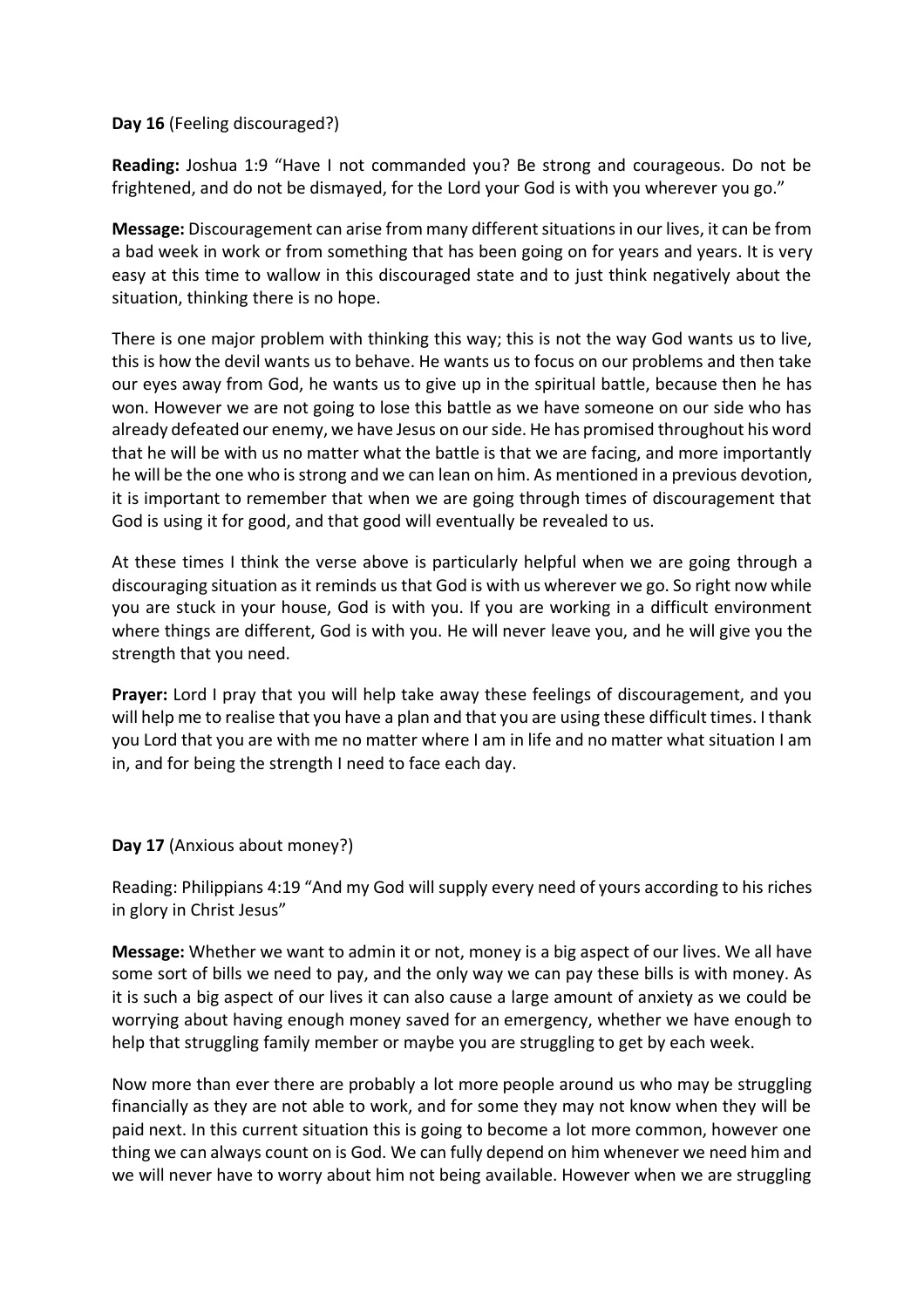with money and turn to God he will not suddenly put a big bunch of £50 notes in our pocket, but he will supply our needs. If we look at the example of Elisha and the widow (2 Kings 4:1- 7) they were in debt and struggling to live, and yes Jesus provided for them but he did not make them abundantly rich. He gave them enough for them to pay off their debts and then they had enough left for them to live off themselves without having to worry.

This is just another way God provides for us in ways that we don't necessarily expect, but we need to learn to trust that he will provide every need exactly how we need him to. The Lord loves us like a father and he wants to help us, and he will but it's not just about him fixing the problem straight away, but standing by us while we are going through these problems.

**Prayer:** Lord I feel so anxious right now, worrying about having enough money in my account or worrying about possible expenses. I know you are faithful to your children and that you will provide my every need, but I pray you will put my mind at rest today and help me to trust in your provision. Thank you for all the gifts that you give me that I do not deserve and for caring for me as your child and providing for every need.

## **Day 18** (Feeling lonely?)

**Reading:** Matthew 28:20 "...And behold, I am with you always, to the end of the age."

**Message:** When talking about loneliness it is natural to assume that if someone is feeling lonely it means that there is no one around them. This can be true but loneliness can also be felt when surrounded by people or when talking to people every day. We may not have the company or the friendship that we crave and end up feeling that we have nowhere to turn.

In a church community loneliness does not seem possible, as we are seeing each other every week (under normal circumstances) or right now we might think that someone has our number they could just give us a ring if they are feeling lonely. However, what if that person does not think that they can ring you, that they'll be a burden if they do call? This is when we should be taking responsibility to check up on those we think could be struggling. If you know a person is living by themselves, check up on them. If they are the only christian in their household, offer to pray with them. Even if it's someone who is in a house full of christians they may still appreciate someone different to talk to, give them a call.

This also works the other way round, if you are feeling lonely right now you can't just sit back and do nothing and wait for someone else to fix it. Sometimes you need to take the first step. If there is someone you used to speak to a lot on a sunday, give them a call and confide in them. You may find that someone else is in the same position as you and this contact will be beneficial for you both, but you'll never know until you try.

However, there is one issue with this solution and that is that human beings are not all perfect (amen). We may think that person has called at a bad time, or we may think the person we have called gave the impression they don't want to talk to us, so we give up trying. The point is you cannot fully depend on the humans around you. But luckily for us there is someone we can fully depend on, Jesus. This is emphasized in the verse mentioned above as it was one of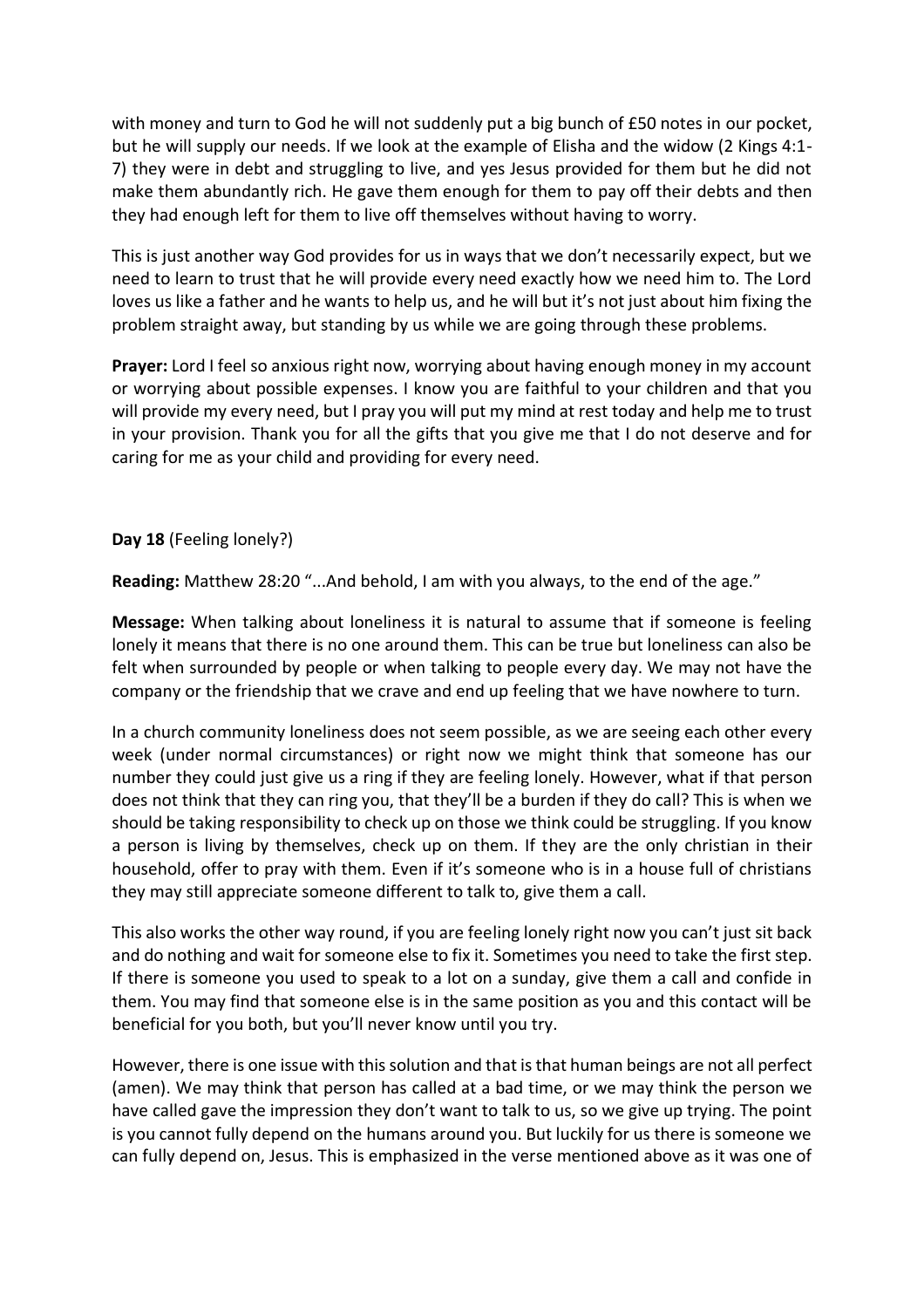the last things Matthew recorded Jesus saying to his disciples. To me if it is the last thing he told the disciples, it must be true.

He is there 24/7 for us and we can turn to him at any point and he will never turn us away. We can pray to him and tell him everything we are worrying about and he will listen. We can find true comfort in our perfect Jesus, who loves us so much that he died so we could have true fellowship with him forever.

Prayer: Lord I feel so alone and lonely today, I am struggling with this isolation and have nowhere to turn. Help me to feel your presence now Lord and to realise that if I trust in you then I am never truly on my own. Thank you for sending your son to die for me, so I can have a true fellowship with you.

## **Day 19** (Feeling dissatisfied?)

**Reading:** John 4:13-14 "Jesus said to her, "Everyone who drinks of this water will be thirsty again, but whoever drinks of the water that I will give him will never be thirsty again. The water that I will give him will become in him a spring of water welling up to eternal life."

**Message:**Our society is one that always seems to want more, and pushes this thought process on us so we think that we need more as well. This can lead to us feeling dissatisfied in many areas of our lives; we may want to be in a better position in work, want a better car that our neighbour who bought his last week or want a bigger house as we have seen our friend has just bought a new one in a much nicer area than what we live in now.

The problem is we think we will feel so much better if we have these things and that the void we are feeling will be filled if we get what we think we need. The problem is even if we get these things there is no way they are going to fill the hole, and this is one reason there is so much dissatisfaction in the world. But there is one solution for this problem, and it is the best solution we could ask for and it will definitely fill the void, and this solution is Jesus. He is the only one who can fill this gap in our hearts, as we have been created with a desire to worship him, which is why each person will have this feeling at some point in their lives. Dissatisfaction can be a difficult feeling to wrestle with, however the Lord knows and understands and he wants to help. All we have to do is pray to him and remember what Jesus has done for us, and this should fill us with gratitude as we remember how amazing it is that Jesus gave so much for us when he died on that cross.

What is even more encouraging is the thought that when we reach heaven and when we are with our saviour, that not only will we be satisfied with what we have, but we will not want anything else. This is something that is hard to grasp while here on earth but it something we can look forward to, which we are also reminded about in the hymn "There is a hope" where the final line states "When sufferings cease and sorrows die, and every longing satisfied. Then joy unspeakable will flood my soul, for I am truly home"

**Prayer:** Lord I am struggling right now with feeling dissatisfied, and it is hard to forget these feelings with society around me encouraging these feelings. I pray that you will remind me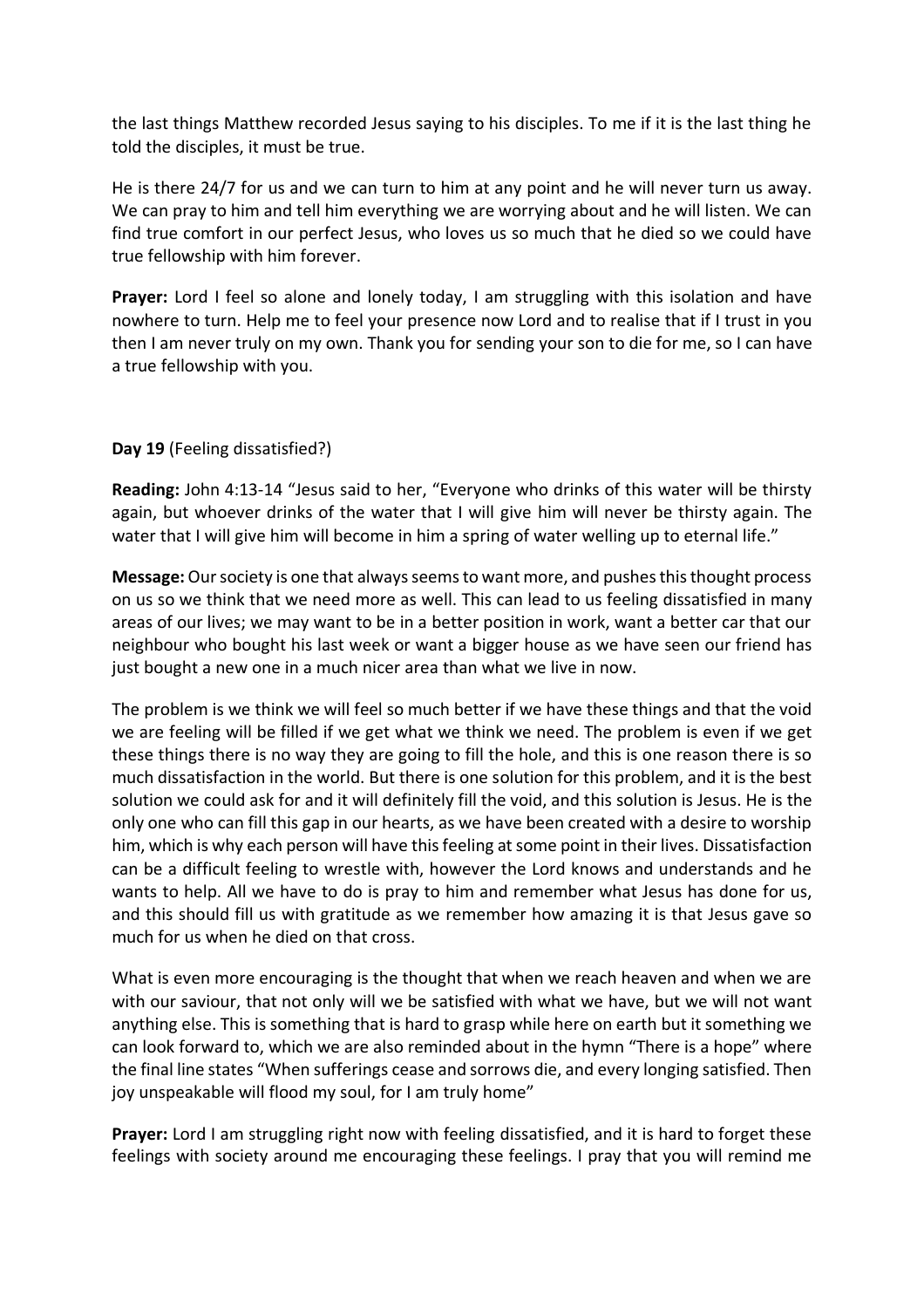what it is you have done for me by sending your son to die, and I thank you that because of this when I come to heaven I will have every longing satisfied as I will be home with you.

## **Day 20** (Facing big decisions?)

**Reading:** Psalm 32:8 "I will instruct you and teach you in the way you should go; I will counsel you with my eye upon you"

**Message:** Life can be full of decisions that we need to make, that can range from everyday things such as what are you going to wear this morning or what are you going to have for food tonight. These decisions won't usually cause us many issues, however there are bigger decisions that need to be made in life which could be something like, where should I go to university, should I take that job abroad, how should I discipline my children.

The issue with making decisions like the ones above is that usually the result will have a huge impact on our lives, and this can cause us to worry about making the right decision. There are so many things that we consider as our choices will not only affect us but can affect our loved ones as well, and when we consider this option it makes it even harder to reach a decision. We can spend hours thinking about each option and not knowing where to turn, but there is one thing that we can take comfort in and that is that the God that we love is present and active in our lives. We need to take all these thoughts and worries to him and he will help us and guide us, and wherever he guides us we can trust that his plan is the one that will be most beneficial for us and will bring him glory. What is even greater than just pointing us in the right way, but he will also walk next to us while we are going through these plans so we can trust that he will be there next to us.

One poem that has been written to illustrate this further, is one entitled 'Footprints', where the message is that a man looks back on scenes of his life but during difficult times he only sees one set of footprints so assumes God abandoned him. When he questioned God, he was reassured that the one set of footprints belonged to God, and he was carrying the man through those times.

We can trust God to guide us down the right path and also to be right there with us while we are going through life. He will instruct and teach you and will counsel you with his eye upon you.

**Prayer:** Lord I do not know what direction I should go in or what decision to make. Please show me your plan for my life and help guide me to where you want me to be. I also thank you Lord for being there for me throughout my life and for carrying me through difficult times.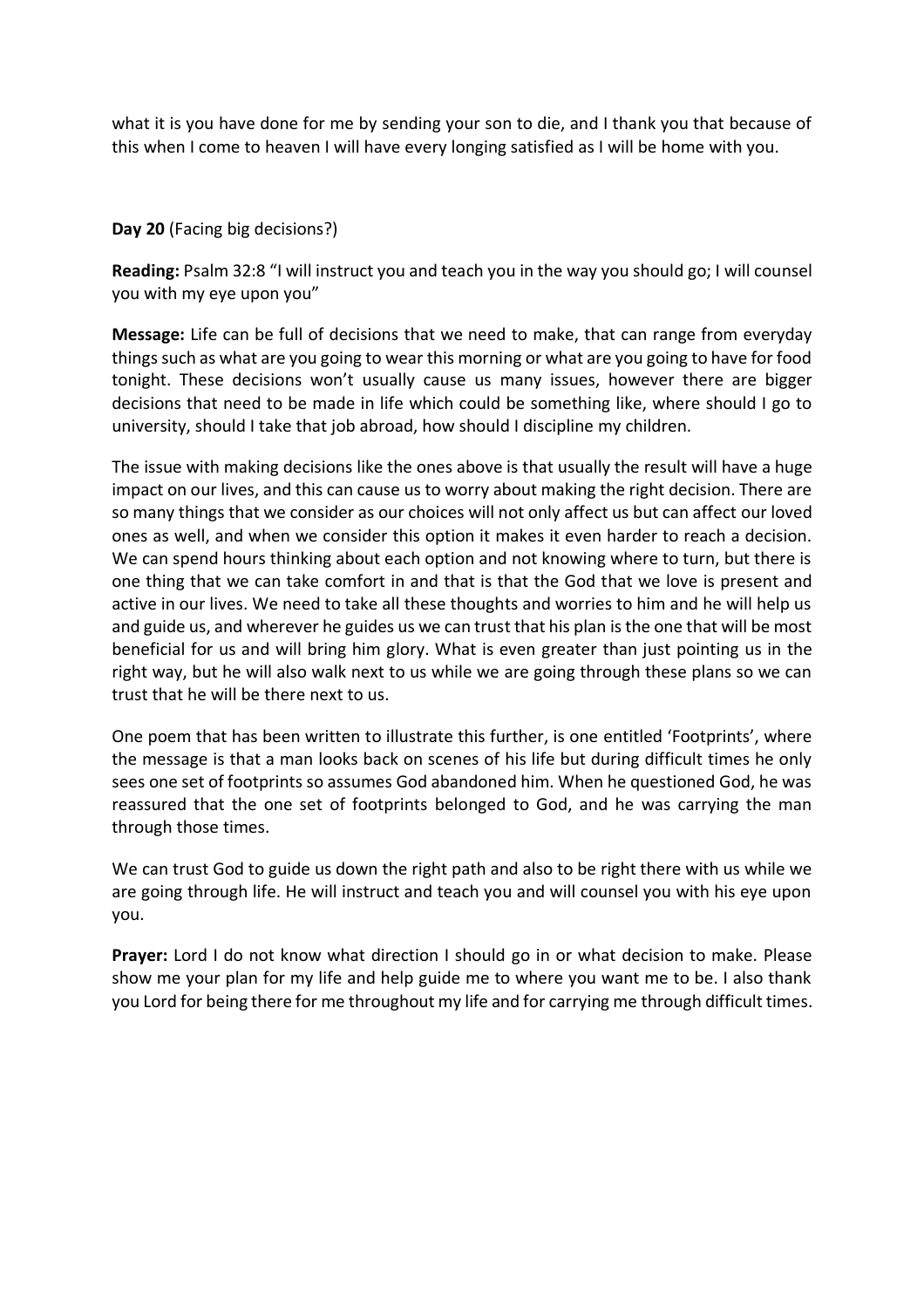## **Day 21** (Can't stop worrying?)

Reading: Proverbs 3:5-6 "Trust in the Lord with all your heart, and do not lean on your own understanding. In all your ways acknowledge him, and he will make straight your paths."

**Message:** We are all prone to worrying and can worry about a wide range of things; what other people think about us, when we are going to have time to clean the house, will I still have my job this time next year. We can worry about things that are going to happen tomorrow or a few years from now, and this can take over our lives.

When we are worrying we tend to think about how we are going to get ourselves out of a certain situation and what our solution is going to be. When we are worrying about these things we can usually feel negative as we feel that our solutions or methods just wont work. This is what happens when we rely on ourselves, ultimately it will all fail, we are not in control and by trying to be we are asking for trouble. When we find ourselves worrying about various situations, what we need to do is give it all to God and trust his control. He understands our lives much more than we do, as he planned it all and he knew we would feel this way, which must mean that he has planned a way for us to get through it.

One way we can move our minds away from worry is to worship him instead, as this will be a much more pleasant use of our time. If we can feel ourselves starting to worry about a situation instead of letting our minds think about it too much, grab your bible. If you can think of a verse that fits your situation, find that verse and pray through it with God, and read it and take in the comfort. If you can't think of a specific verse, then find a passage that provides comfort and pray to God and thank him for his word and the fact he has provided this comfort for us.

God has provided his word for us to use and he wants us to show gratitude for it, but he does not want to spend time worrying about situations that are out of our control but are fully in his control. He knows what is going to happen and all we need to do is trust him and turn to his word for comfort.

**Prayer:** Lord I can't seem to stop worrying today and it is taking over my thoughts, I pray you will take this worry away from me and help me to trust you. Thank you for providing me with your word which provides endless comfort, and in these times of worry, I pray you will remind me to worship you instead.

# **Day 22** (Prayers aren't answered?)

**Reading:** 1 John 5:14-15 "And this is the confidence that we have toward him, that if we ask anything according to his will he hears us. And if we know that he hears us in whatever we ask, we know that we have the requests that we have asked of him."

**Message:** If we ask someone for a favour we usually expect it to happen straight away; you could ask your partner to make us a cup of tea, your child to pick you up some bread on the way home or a friend to lend us that book we have wanted to read. If we ask these things it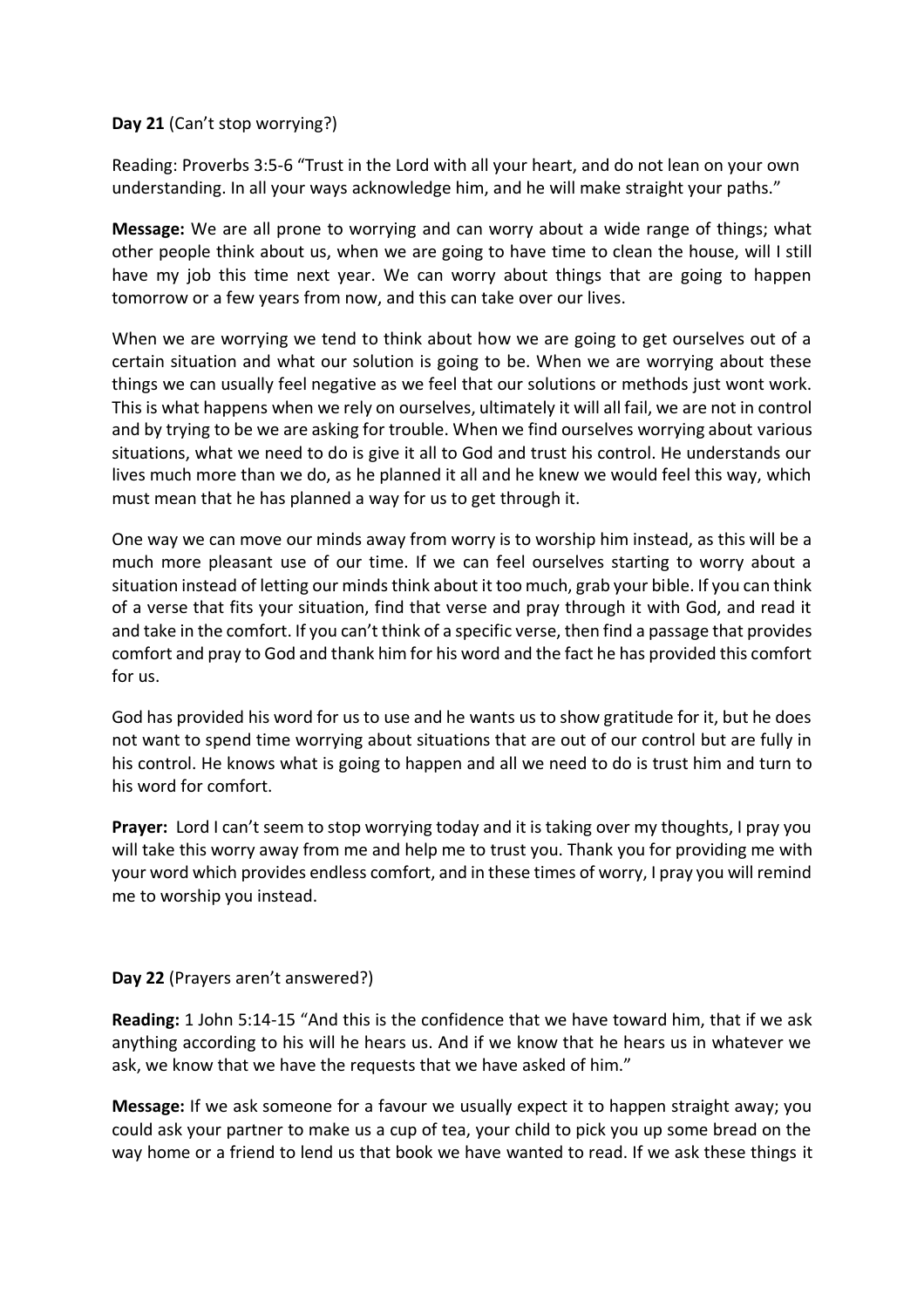is not something we want to wait that long and if we do wait it can become frustrating, and this is how we can feel when we have prayed to God and he doesn't answer straight away.

When God doesn't answer our prayers when we think he should, our mind can fill with questions and concerns; are we praying enough, are not using the right words, is it what God wants, should I just give up? It is easy to think that if God was going to answer our prayers he would have done it by now, so why should we keep on praying for something that might not happen. Well here is the thing, we don't know what his plan is, and that is part of the mystery that is his power and while we are here on earth we will never understand this power.

To us we might feel that God is saying no to our prayers, but really he is just saying wait or not yet, and we need to be patient with it. This is where I feel that the above verse is particularly helpful, as it encourages all our negative feelings. It reminds us that we can have confidence in him and when we pray, he hears us every time. However this verse also has a key point that has to be emphasized, is that the verse says "according to his will", which is what we need to remember, is that our prayers will never go against his perfect plan.

From this we can trust that whatever happens will be for our benefit and we have to trust this, even if it goes against our plans. At times it may be difficult but we need to persevere in our prayers and keep going, knowing that God will hear and he will answer our prayers according to his perfect will.

**Prayer:** Lord I feel so frustrated right now, the plans I had are not going the way I think they should. I know I need to trust in you Lord as you do know what is best for me, but I pray that you will help me to trust you and to keep going. I thank you for the gift of prayer and how amazing it is that you hear me when I call you. I thank you for your perfect plan for my life and I pray that you will reveal this plan to me now and help me to trust that you know what is best for me.

#### **Day 23** (Awake for no reason?)

**Reading:** Psalm 4:8 "In peace I will both lie down and sleep; for you alone, O Lord, make me dwell in safety."

**Message:** These last few weeks I have spoken a lot about difficult situations or when you are experiencing negative feelings, which can happen at any time. However, we are not always going to be going through something negative, as this would make life pretty difficult. There will be times when everything is going okay, we feel content and calm and everything is going right, but yet we still struggle to fall asleep.

This sounds like a contradiction, as everything is okay and we are feeling relaxed, but then we can't seem to drift off to sleep, which can cause us to feel a bit worked up and just fed up which is not how we want to feel when we turn in for the night. We can then start to focus on everything that is going to happen if we don't get enough sleep and what will go wrong. It is very easy to see this as a negative situation and a waste of our time, but this is not how we should be seeing this time. If we are lying in bed when everyone else is asleep and we have a time of quiet, why not spend this time with God. This time will be uninterrupted, and we can